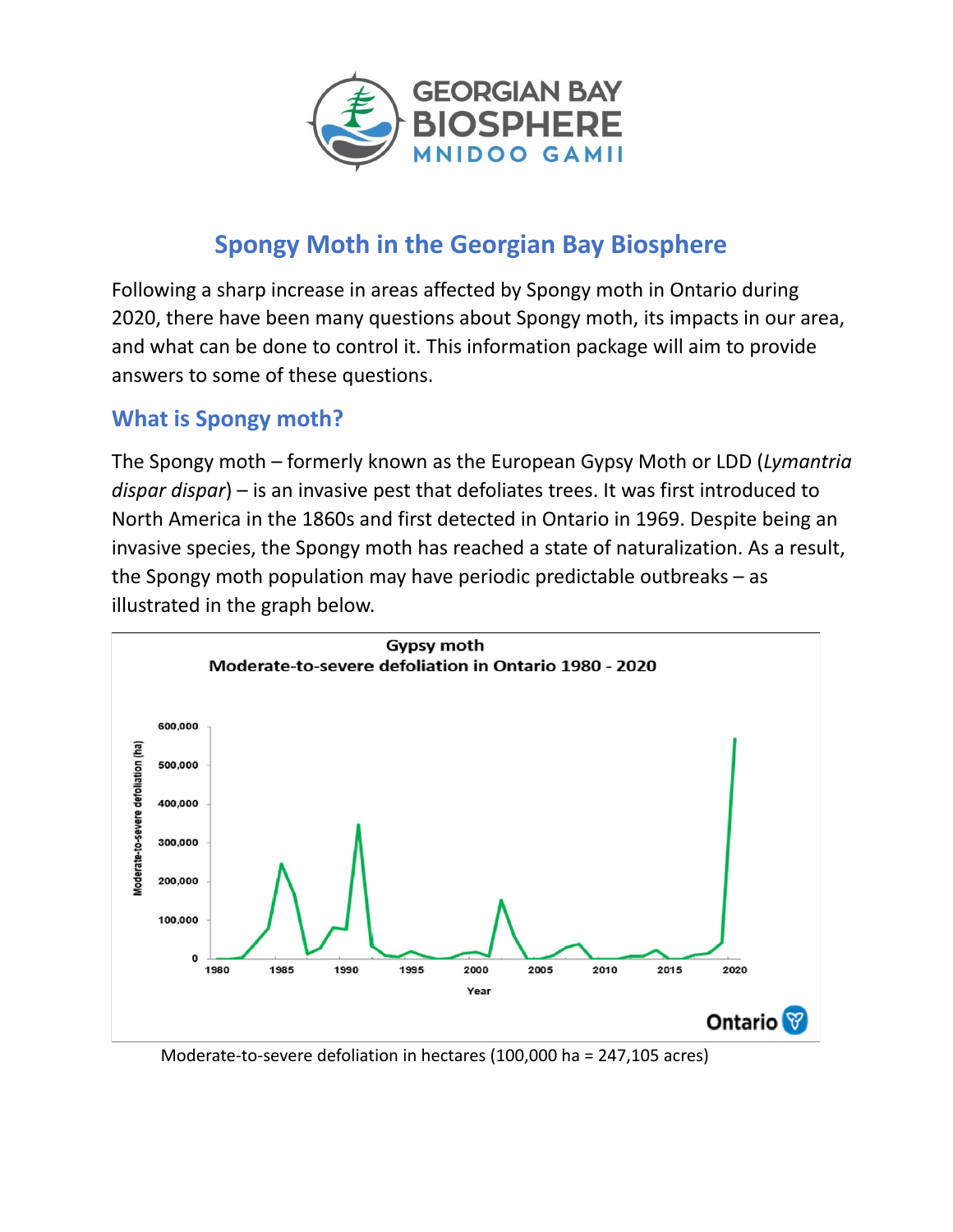

### **Life Stages**

- 1. The Spongy moth egg stage occurs from July to April on tree trunks, bark, or other hard surfaces. These tan‐coloured masses are about 2‐8 cm long and can contain 100‐1000 eggs.
- 2. In spring, the eggs hatch and the larvae or caterpillars feed on the new foliage of trees. Mature caterpillars have five pairs of blue spots followed by 6 pairs of red spots along their backs. Feeding is normally completed by June.
- 3. The larval stage is followed by the pupa stage when the caterpillars turn into moths in cocoons.
- 4. The adult moth stage occurs during July and August, but adult Spongy moths do not eat anything. The male moths are brown in colour and can fly while female moths are larger than the male, cream‐coloured, and cannot fly.



Source: [www.invadingspecies.com/invaders/forest/ldd](http://www.invadingspecies.com/invaders/forest/ldd)‐moth/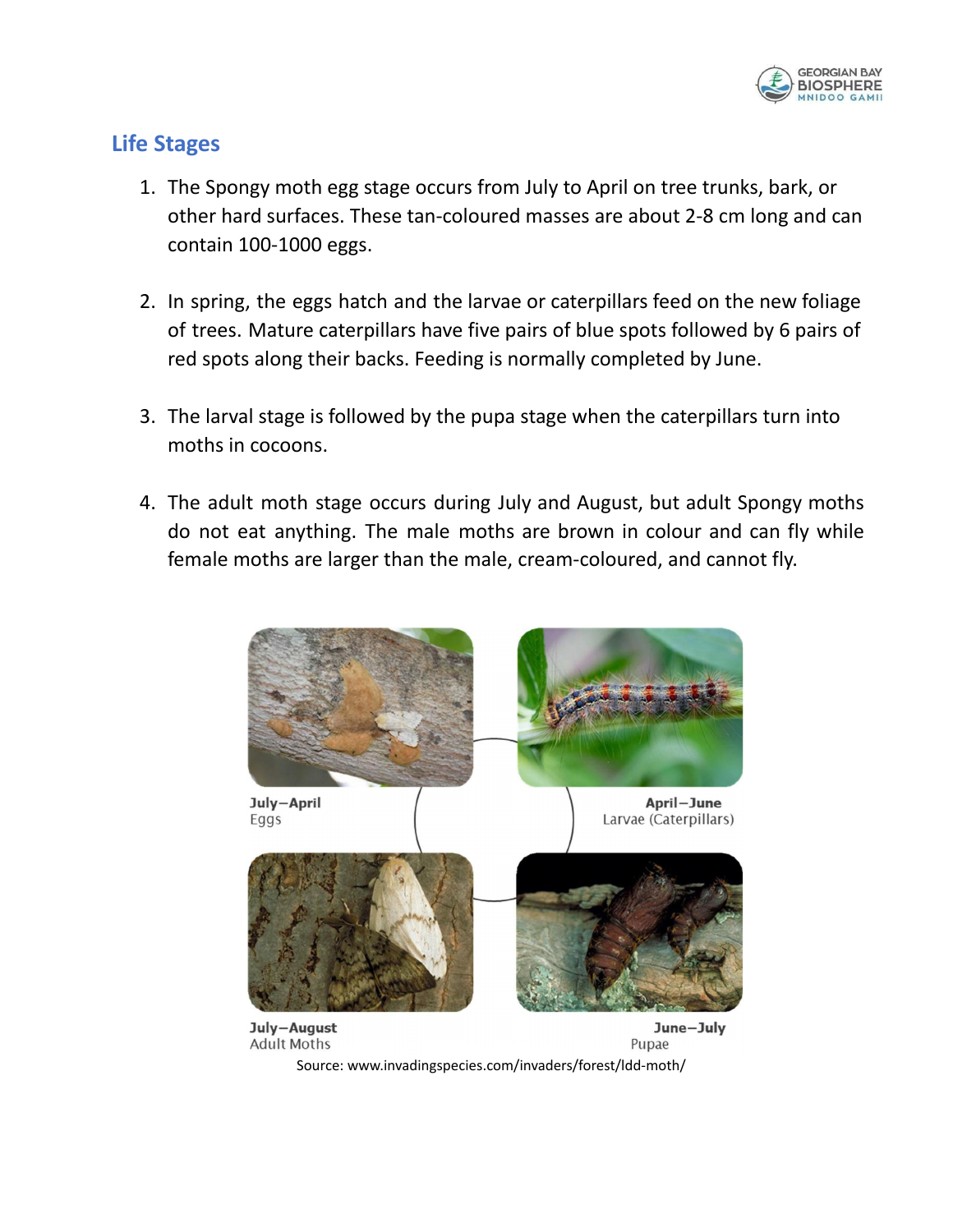

# **What are the impacts of Spongy moth?**

Spongy moth prefers oak trees as a host, as well as maple, birch, white pine, and white spruce; however, Spongy moth has over 300 plant hosts. A single caterpillar can eat one square meter of leaves before becoming an adult. Although Spongy moth can cause severe defoliation, most healthy trees can withstand one or more years of defoliation. These trees should be able to produce a new crop of leaves over the summer. However, defoliation can lead to growth loss and mortality if combined with other stresses such as drought, disease or other pests.

### **Where have we recently seen local impacts of Spongy moth?**

In the Parry Sound district, also called the French‐Severn Forest, 2,046 ha of defoliation was mapped in 2020 compared to 177 ha in 2019. 2019 area is shown in blue on the map below and 2020 area is shown in red. Much of the 2020 defoliated area was south of Parry Sound along the highway 400 corridor or near Georgian Bay. During ground surveys, defoliation and egg masses were observed in Port Carling, Lake Muskoka, Tobin Island, Lake Rosseau, and Go Home Lake.



Source: Ministry of Natural Resources and Forestry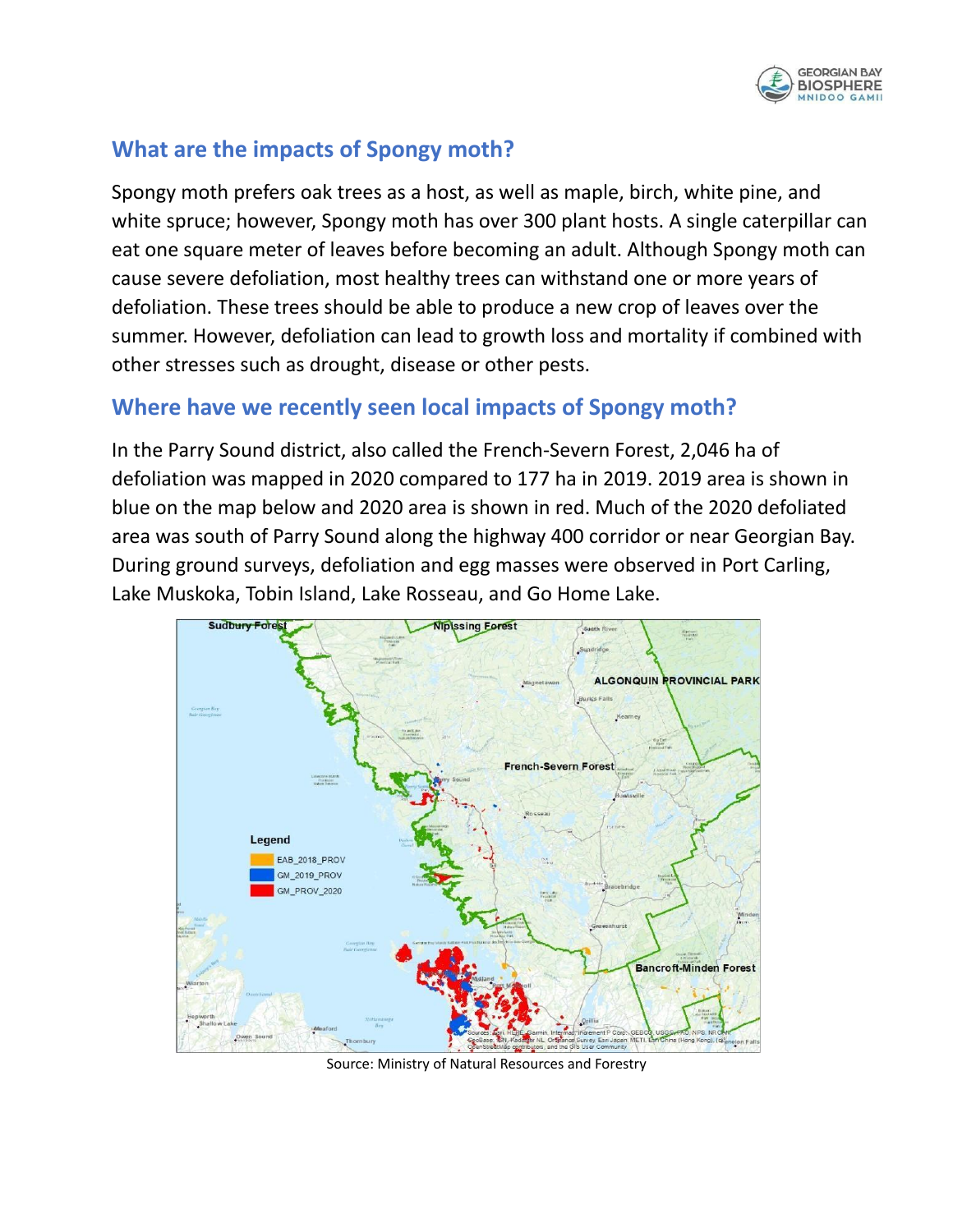

### **How can we manage the Spongy moth?**

#### *Natural Predators*

Thankfully, Spongy moth does have some natural predators including a fungus, a virus, and a small wasp. The rapid increase in Spongy moth population seen during outbreaks leads to an increase in natural predators that can reduce the population back to lower densities within 1‐3 years of the outbreak.

### *Physical Removal*

Throughout the life cycle of the Spongy moth, landowners can monitor their trees and reduce the population of Spongy moth. Egg masses can be destroyed by scraping them off surfaces and into soapy water. Once caterpillars emerge, a piece of burlap can be wrapped around the trunk of the tree with rope so that there is an overhang.

Caterpillars will crawl underneath this burlap to seek shelter and will become easier to collect and destroy. These caterpillars can be destroyed in soapy water. Caterpillars can also be handpicked from trees and destroyed. If you see Spongy moth cocoons, these can be collected and destroyed.





[www.york.ca/wps/portal/yorkhome/environment/yr/forests/lddmoth](http://www.york.ca/wps/portal/yorkhome/environment/yr/forests/lddmoth)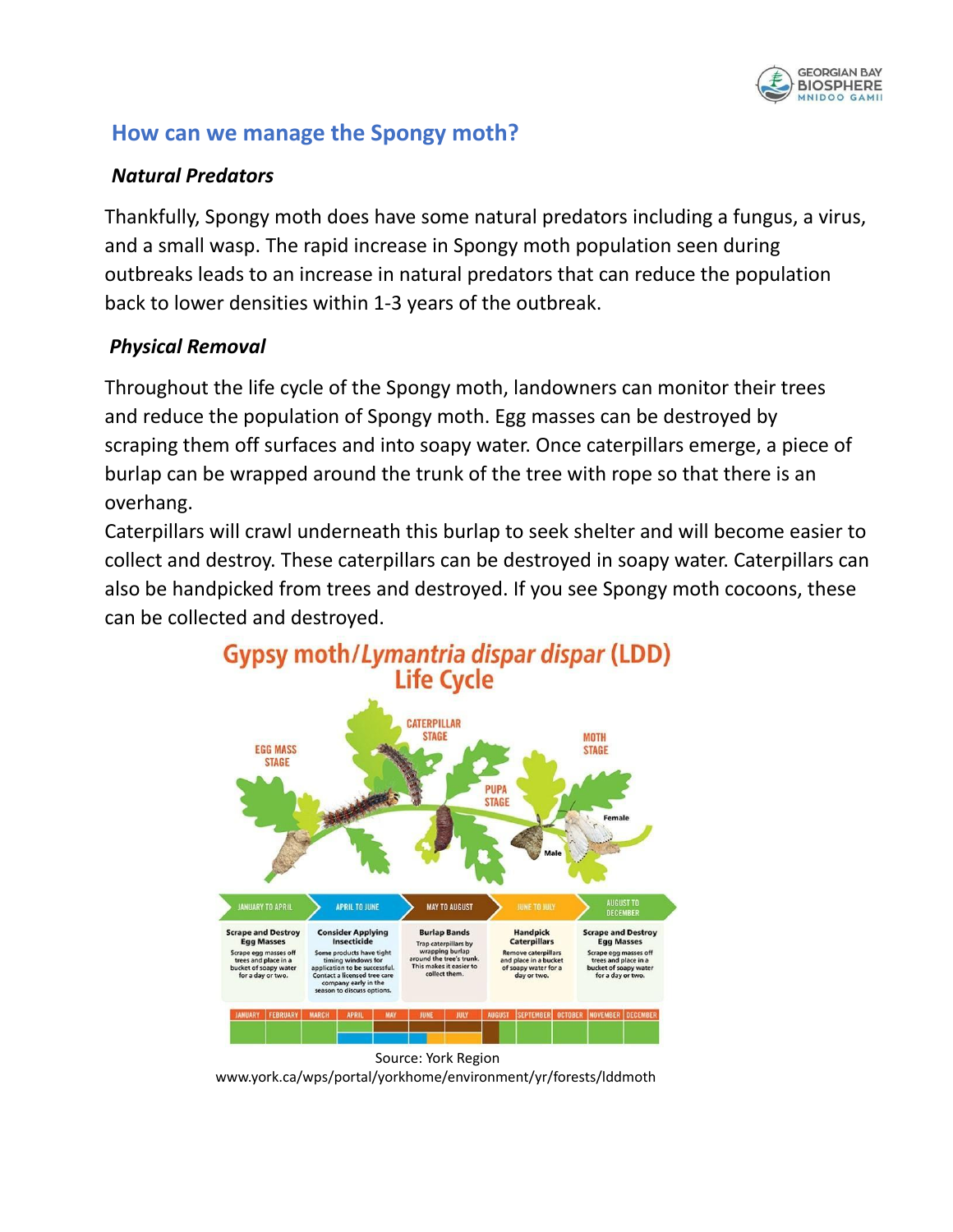

#### *Pesticide Application*

Another option for landowners is a biological pesticide called Btk (Bacillus thuringiensis kurstaki). This is a naturally occurring bacteria found in soil that can be applied to foliage of trees. The caterpillars must ingest the pesticide in order for it to be effective. The timing of application is particularly important and must be done in the early stage of caterpillar development when caterpillars are beginning to feed on foliage, typically in mid‐May to mid‐June.

Application timing is also important to ensure that Btk does not affect other Lepidoptera species (e.g. butterflies and moths). Affecting non‐target species is a common concern; other Lepidoptera species could also be actively feeding. This risk is low since Btk application for Spongy moth is done at about 50% leaf out, and in a forest setting, and generally not around water, there are few Lepidoptera species getting indirectly treated. BtK breaks down on the leaves in about 48 hours.

Although Btk can help to reduce the population to more manageable levels, it does not eradicate all Spongy moth insects. BtK can be applied by a registered pesticide application company or by homeowners who have thoroughly and carefully read application instructions. For larger scale projects, only certified pesticide application companies can apply Btk.

An alternative pesticide that is effective against Spongy moth is TreeAzin. This is an insecticide derived from the Neem Tree (*Azadiracta indica*). TreeAzin is injected directly into the the base of the tree, and is ingested by Spongy caterpillars when they consume the leaves of the trees. TreeAzin can be used for select trees of concern on a property. This product is effective against several pest species, including Emerald Ash Borer (*Agrilus planipennis*), but will also affect non‐target species.

Trees treated with TreeAzin will remain protected for up to 2 years. Currently, TreeAzin can only be applied by companies with pesticide certification.